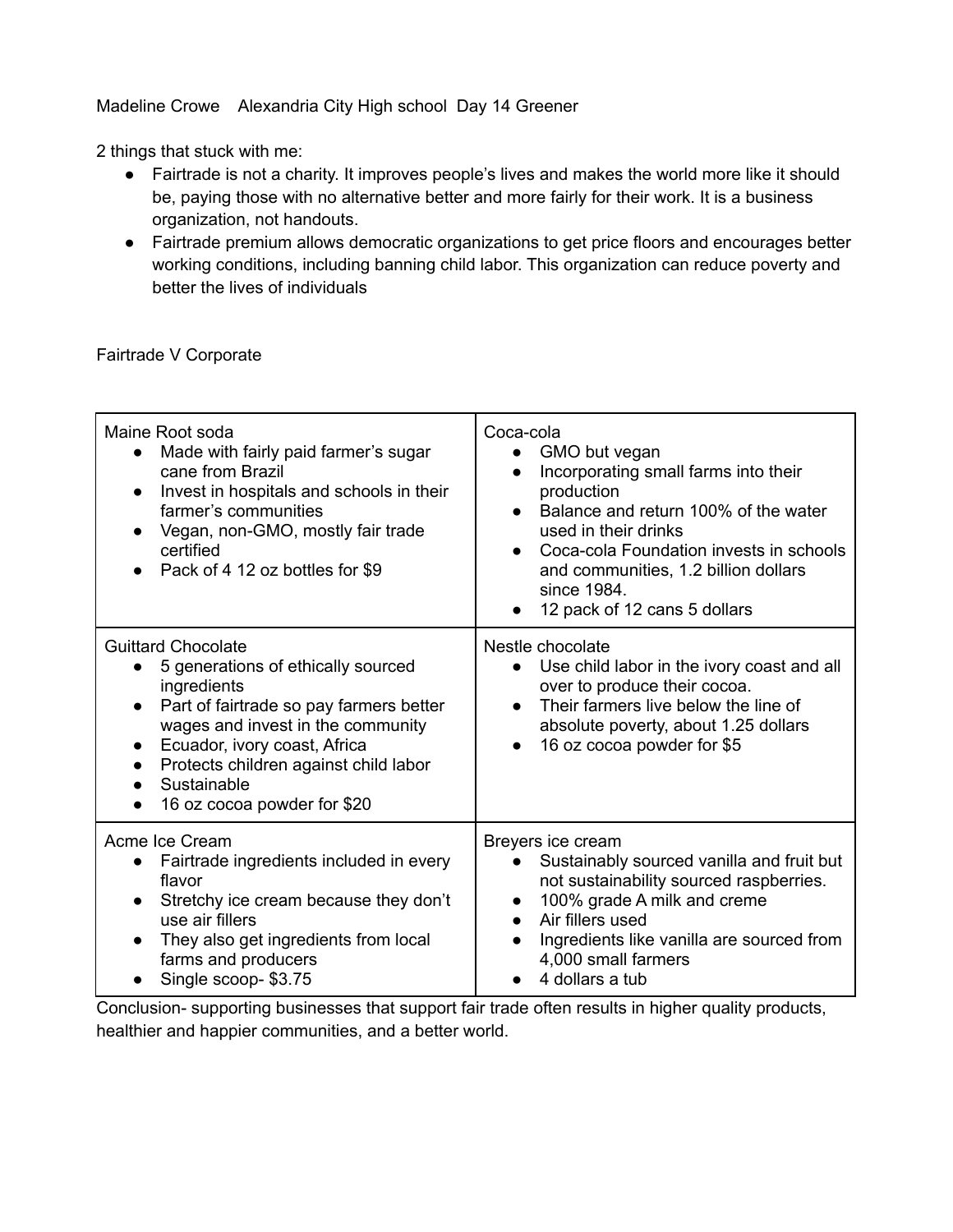

### Sustainable sistaaas

# **Why Fair Trade?**

- Supporting Fairtrade and companies who use fairtrade ingredients promotes better labor practices and wages
- Your products will be better quality and produced ethically

## ook For These Labels



# O Q A

sustainable\_sistaaas Fairtrade promotes social, economic, and environmental sustainability. Supporting Fairtrade and those who use Fairtrade ingredients has a positive impact on many communities. You can find out where to buy Fairtrade items at  $intrad \cos \theta + \frac{1}{2} \cos 2001$ 

 $\bullet$   $\circ$ 

الدا